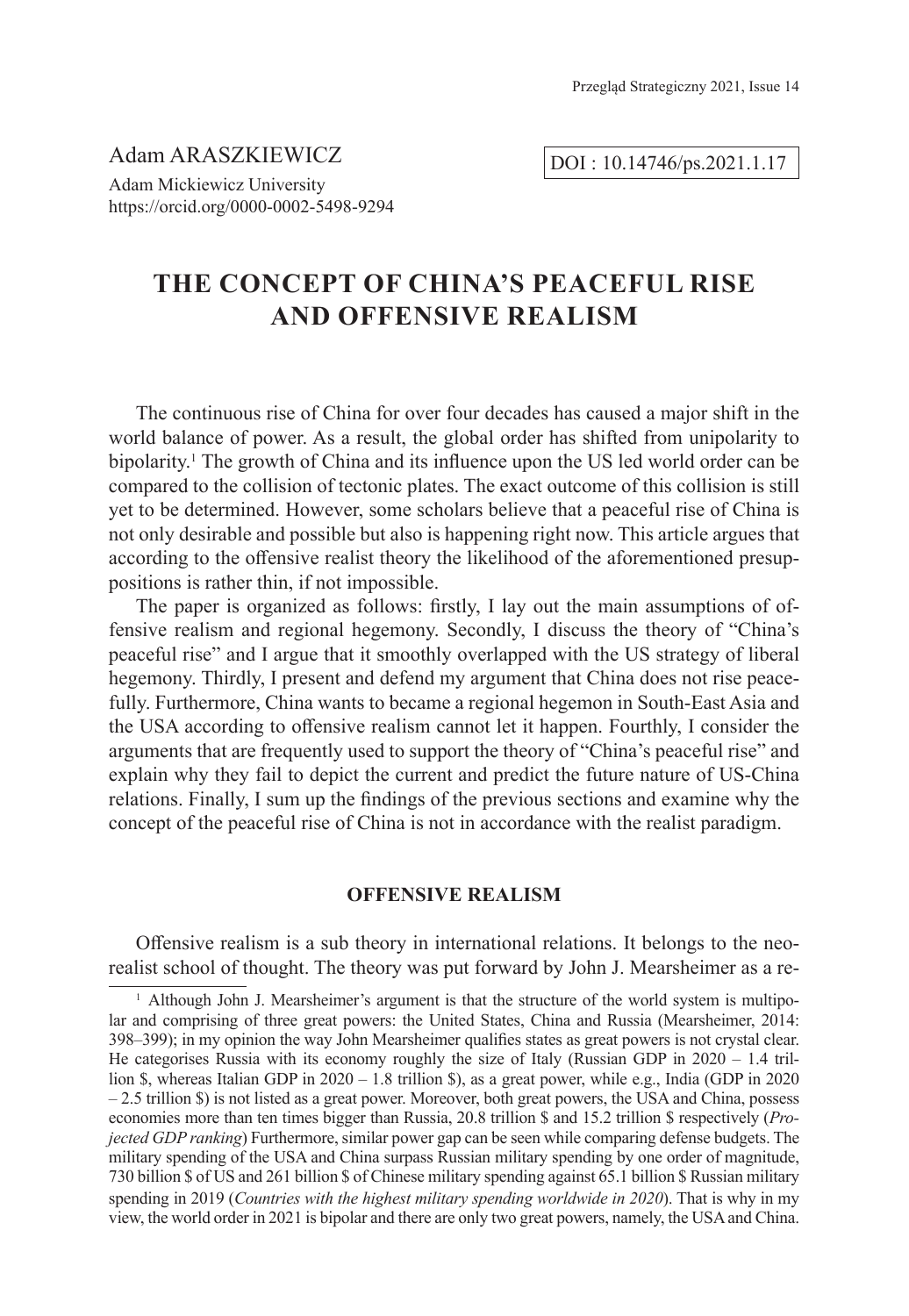sponse to defensive realism. Defensive realism is a concept created by Kenneth Waltz. The latter based its theory on the same starting assumptions as John J. Mearsheimer but reaches different conclusions. The former states that in the anarchical system there is a repeated pattern of balancing coalitions of weaker states against a rising power, the bidder for hegemony. According to defensive realism, the balancing ought to prevent states from pursuing hegemony as it would be tantamount to a war against a mighty coalition and almost inevitable defeat of the emerging power. In other words, defensive realism claims that the anarchical system encourages states to behave in a defensive manner protecting the *status quo* rather than challenging it (Waltz, 2010: 113–116; Steinsson, 2014: 2).

The Offensive realist theory assumes that the international system is anarchic. It means there is no higher authority that sits above states to call upon if trouble comes. Hence, the world system is a self-help and highly competitive environment (Mearsheimer, 2014: 30). The main actors in the system are great powers because these states have the greatest agency and shape the world order, whereas other states an non-state actors play significantly minor role (Mearsheimer, 2014: 5–6). According to offensive realism great power politics is a zero-sum game. The increase in power and, at the same time, the boost to the sense of security of one state means relative weakening and the erosion of the sense of security of other states in the system. First amongst neighbouring states, subsequently amongst other states in the system (Mearsheimer, 2010: 386). Therefore, this process may result in an arms race.

Offensive realists claim that the most important objective for any state is survival. If a state fail to survive, it can hardly ever pursue any other goals (Mearsheimer, 2014: 3). The best way to ensure the utmost sense of security of any state is to maximize its share of world power and finally achieve regional hegemony (Mearsheimer, 2014: 31, 33–36).

Offensive realism presumes that in the anarchical system when a state becomes an economic power it will almost inevitably transfer it into military strength. Although, there are some exceptions to this principle, e.g., united Germany after 1990, but it happened mostly because of the geopolitical environment of West Europe: almost nonexistent security competition within the EU and the US military presence in Europe and *ipso facto*, the exceptions prove the rule (Allison, 2018: 42, 283–286).

Moreover, after transfering its economic power into military might, a state will finally seek regional hegemony the same way the USA did in the western hemisphere, because it is the most certain way to survive (Mearsheimer, 2014: 2). Having achieved regional hegemony a great power tries to prevent other powers from achieving that status the exact way the USA did in the  $20<sup>th</sup>$  century (Mearsheimer,  $2014$ : 140–141). China is no exception to this rule. Seeking its national security China is looking forward to achieving regional hegemony from sound strategic reasons. Furthermore, the acquisition of regional hegemony is in all likelihood the most certain way to get Taiwan back (Mearsheimer,  $2010: 389$ ), which is a crucial goal in the pursuit of Xi Jinping's "the great renaissance of the Chinese nation" (Góralczyk, 2018: 323–326, 359, 362–365).

Offensive realists in contrary to defensive realists assert that the international system delivers an abundance of incentives for states to behave aggressively and maximize their share of word power. By striving for extra power states simultaneously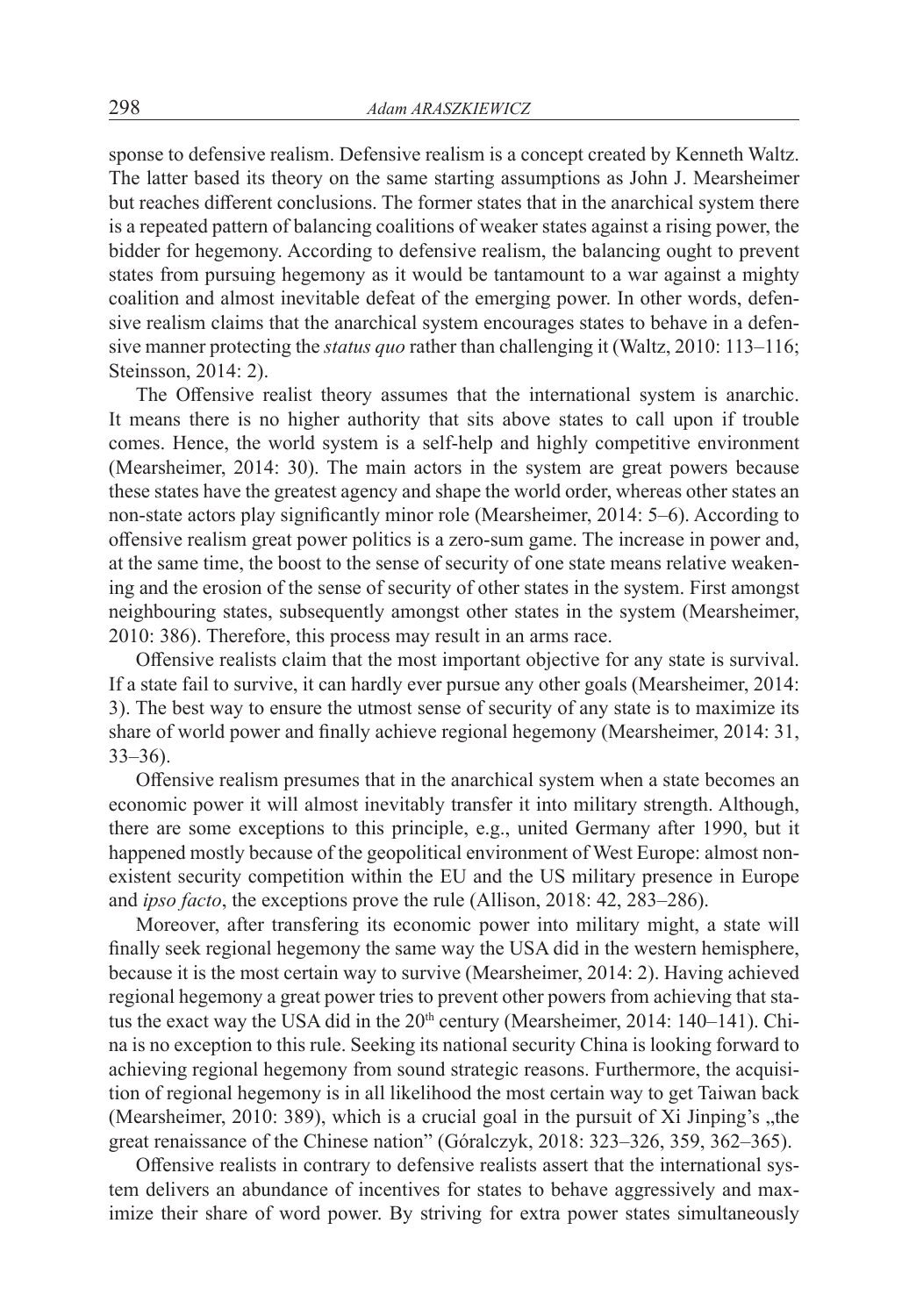increase their odds of survival (Mearsheimer, 2014: 20–21).<sup>2</sup> In other words powers seek regional hegemony out of pure logic and reason, pursuing the key goal of any state, its survival, not because of their malign intentions.

Since 1783 and its victory over the UK, the USA all over the  $19<sup>th</sup>$  century was well on its way to establishing hegemony in the western hemisphere and finally did it after defeating Spain in 1898. In the  $20<sup>th</sup>$  century the United States fought and defeated four potential peer competitors to regional hegemony in Eurasia: Imperial Germany, Nazi Germany, Imperial Japan, and the Soviet Union (Mearsheimer, 2014: 364–367). I would add to this list of the United States' potential peer competitors a case study of Japan in 1980s. Japan at the time was one of the world's fastest-developing states and its economy was on course to outperform the US economy. Japan's rapid economic growth was suppressed by the Plaza Accord in September 1985. Japan agreed to appreciate its currency relative to the U.S. dollar. As a result, its export and GDP growth basically halted, and Japan entered a period of long-running economic recession often called "Lost Decade" (Obstfeld, 2009).

John J. Mearsheimer claims that the best result that a great power can achieve is the status of a regional hegemon. It means to be by far the most powerful state in the region with a huge power gap between it and the second powerful state in the region. Moreover, the power gap is so immense that even a coalition of neighboring states would not dare pick a fight with a regional hegemon (Mearsheimer, 2014: 387–388).

According to offensive realism global hegemony is virtually impossible to achieve due to the difficulty of projecting power across vast bodies of water like the Pacific Ocean (Mearsheimer, 2014: 387).

According to the offensive realism theory the United States is bound to go to great lengths to beat China, Not necessarily by a military action, and prevent it from gaining regional hegemony in South-East Asia (Mearsheimer, 2010: 390). If the USA fails to do so, the consequences for the US led world order will be dire (Mearsheimer, 2014: 40–42). Once having established its hegemony in the region, without security competition with already subordinated neighboring powers, China will be free to roam in South-East Asia. Moreover, armed with a blue water navy China will be capable of projecting power all over the planet, exactly the same way the USA has been acting at least since 1898 when it beat Spain and became unchallenged hegemon in the Western Hemisphere (Miyake, 2017; Mearsheimer, 2014: 379–380).

Over 40-year- long, unstopped and constant Chinese economic rise (the World Bank data) has delivered the author a sufficient body of evidence to assume that China is going to grow economically in the foreseeable future, although not as rapidly as it used to in previous years. A GDP annual growth rate of 3–4% in the following years is most probable, though the estimated Chinese economy forecast for 2021 is about 8% (Cheng, 2020). But even if Chinese economy from some sudden and unexpected reasons went flat, China is already posing a genuine and imminent threat to the US led world order (Mearsheimer, White, 2019). The threat much larger than anything that the USA had to challenge in the

<sup>2</sup> But, *nota bene*, the list of powers that preferred maintaining *status quo* instead of changing it is also quite long e.g., the Polish-Lithuanian Commonwealth in most of the 16th and 17th century, the Habsburg Empire, through most of the  $18<sup>th</sup>$  and 19th century; for a short summary of the foreign affairs of the Polish-Lithuanian Commonwealth (Davies, 2005; Sediv´y, 2013).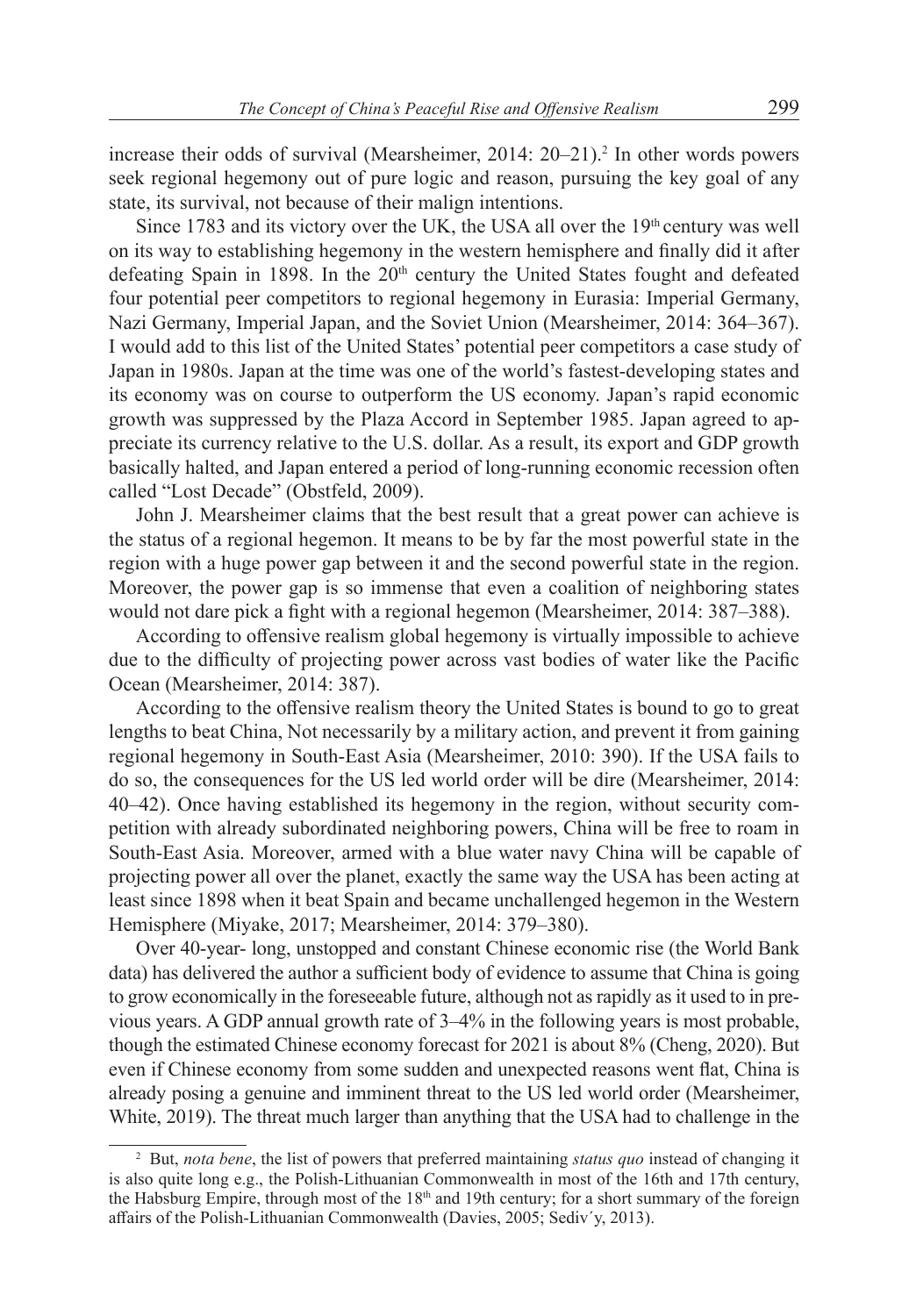$20<sup>th</sup>$  century. During the Cold War the GDP of the Soviet Union at its height reached only 40% of the size of the US economy (Mahbubani, 2020: 4). In 2020 Chinese economy accounted for 71.4% of U.S. GDP (nominal), whereas in purchasing power parity (PPP) terms China already surpassed the USA in 2014 (Cooley, Nexon, 2020: 3).

If China continues to improve its workforce productivity and I believe it does, with its 1.442 bn (Worldometers, 2021) population, in comparison to the US population – 332 mil (Worldometers, 2021), China does not have to reach the US workforce productivity to become a far much larger economy than the US in the following years.<sup>3</sup> Having achieved that growth in workforce productivity in the foreseeable future, China will transform itself into an unstoppable economic and military giant capable of operating globally.

That is why the USA to maintain its hegemonic position in the western hemisphere and the US led world order cannot let this happen and ought to stop the rise of China.

# **THE THEORY OF "CHINA"S PEACEFUL RISE" AND LIBERAL HEGEMONY**

It is time to consider the term "China's peaceful rise" (*heping jueqi*) was coined and first used by Zheng Bijian in 2003. He is a Chinese politician, thinker, and multiannual advisor of China's top officials. During his long career (he was born in 1932), has been in the Chinese Communist Party's (CCP) institutions since early 1950s, he was a close associate of many Chinese leaders e.g., Hu Yaobang, Zhao Ziyang, Ziang Zemin, Hu Jintao. Zheng Bijian, during his long political career held many important posts. From 1992–1997 he served as deputy director of The Publicity Department of the Central Committee of the Chinese Communist Party. The department is commonly called the Propaganda Department (Suettinger, 2004: 1–2).

"China's peaceful rise" theory was conceived as a Chinese response, and a way to disarm Western fledging concerns caused by the staggering growth of Chinese economy might after 1978. By propagating the term, China wanted to efficaciously address the issue of "China threat", both in the United Stated and in South-East Asia. "China's peaceful rise" theory states that China in contrary to other historical emerging powers e.g. Imperial Germany, Nazi Germany, Imperial Japan or the Soviet Union (namely former US would be peer competitors), does not seek its development via violent confronting world order and revision of the *status quo*.

Instead, China pledged to take a new path based on mutual benefit and reciprocity in globalizing trade, opened domestic markets, structural adjustment and common prosperity in South-East Asia. According to "China's peaceful rise" theory US-China relations ought to rely on constructive dialogue and close cooperation. Since the concept assumes that China wants to integrate itself into the world order, not challenging

<sup>&</sup>lt;sup>3</sup> Chinese workforce productivity per hour in 2018 amounted to 15\$, whereas US workforce productivity per hour in 2018 amounted to 105\$ (*Countries with the highest military spending worldwide in 2020*). Hence if Chinese workforce continues to grow and in the years ahead reaches the workforce productivity of e.g., South Korea (39.6\$ per hour (*Countries with the highest military spending worldwide in 2020*) the Chinese economy is going to be much larger than the US economy.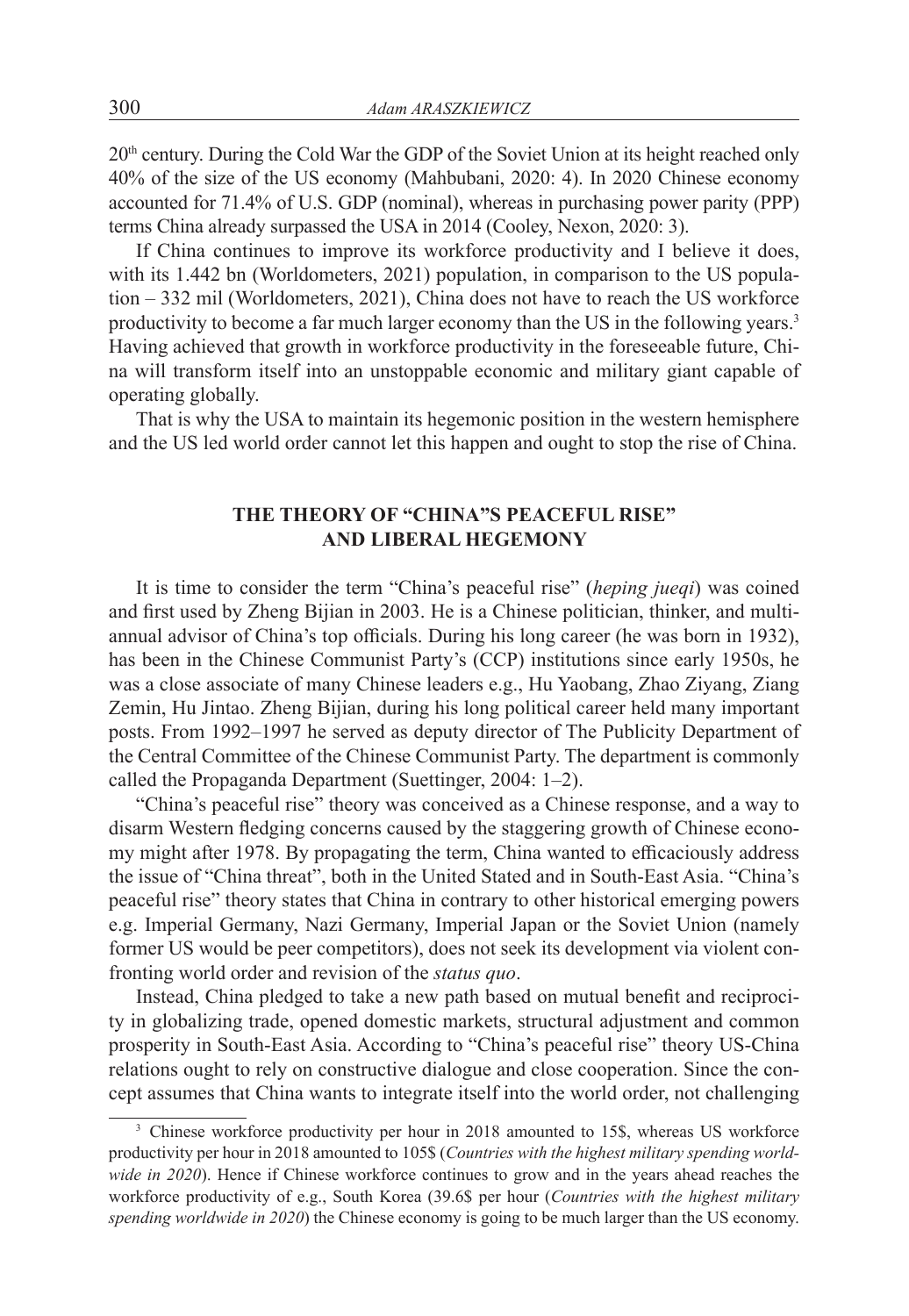it, in Zheng Bijian's theory there is not a single mention about the US-China strategic rivalry (Bijian, 2005: 10–11, 22–23).

Having that stated I am going to analyze how much "China's peaceful rise" theory overlapped with the grand strategy that the USA adopted in foreign policy about 1990, commonly known as "liberal hegemony". The world order after the collapse of the Soviet Union shifted from bipolarity into unipolarity. The "unipolar moment" (Krauthammer, 1990–91: 22–23), that started around 1990, heralded the new US approach to IR. The United States was the most powerful state on the globe, with a tremendous power gap between it and other powers. In fact, the US was the only great power in the system and could adopt its new foreign policy approach literally at will. There was no other great power to oppose it. The US chose "liberal hegemony," which shaped the US foreign policy between 1990–2017. This strategy had three major aims. Firstly, to alter as many states as possible into liberal democracies. Secondly, to create an open, liberal and global economy, based on free market and free flows of people and capital. Thirdly, to build a universalistic rules-based world order in which states are embedded in international institutions e.g. WTO, the UN, the EU (Mearsheimer, 2018: 188). The United States serving as a beacon of liberal values, was the leader of the global system.

Liberal hegemony was predicated upon the democratic peace theory. The theory states that liberal democracies do not fight each other nor extensively break human rights. The roots of the democratic peace theory derive from Immanuel Kant's work: *Perpetual Peace* (1795). The theory is rather poorly proved, mostly due to too limited number of democracies. According to Freedom House Still in 1973 there were merely 45 "free" states out of total 151 states in the world (Fukuyama, 2012:3). That is why by settling the world with nothing but law-abiding liberal democracies, it was hoped there would be neither inter-state military conflicts nor massive human rights violations. The fate of US-led liberal world order was sealed – worldwide peace and prosperity, the end of history has come.

After 1990, the USA was deeply committed to liberal hegemony. The United States Armed Forces have been involved in innumerable military conflicts. But instead of spreading democracy and human rights on the globe, it caused much instability in many areas. So called the Bush Doctrine is probably the most exemplary case of practical implementation of liberal hegemony and its missionary zeal. It turned out that waging war against home grown terrorism and nationalism-driven insurgency while doing nation-building social engineering is a mission next to impossible, ended up wreaking havoc in the vast areas of the greater Middle East (Mearsheimer, 2018: 153–155).

Not surprisingly, the case of China has shown that the lure of liberal order and democracy can be less attractive than the US foreign policy establishment had thought. Unfortunately, the USA, in pursuing liberal hegemony, underestimated the role of two powerful factors, namely, sovereignty and nationalism (Mearsheimer, 2018: 118–122). Both of them were thought to be obsolete and so much from the *ancien regime.* Therefore, not up to "the end of history" and the new liberal world order. As a result, China has become an incredibly rich and prosperous state,<sup>4</sup> but it did not liberalize its politi-

<sup>4</sup> According to The World Factbook, compiled by CIA, China in 2021 has the world's largest economy with a GDP (PPP) of approximately \$25.360 trillion, whereas the USA, at number two position with a GDP of approximately \$19.490 trillion.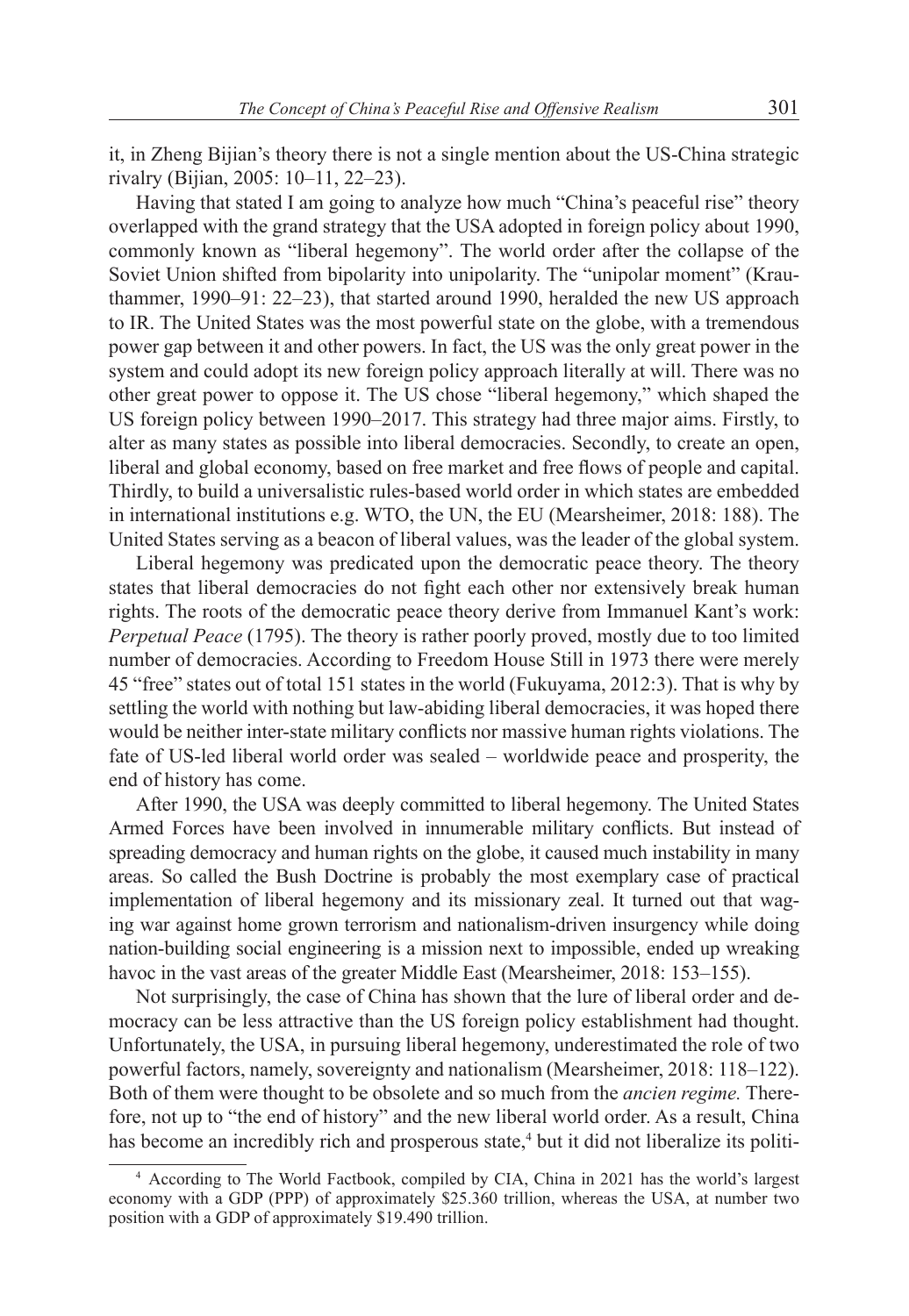cal institutions. Furthermore, China in recent years has taken even more authoritarian style of government. Arguably Xi Jinping has amassed more power than any other Chinese ruler since the death of Mao in 1976. The more authoritarian China gets the less transparent and low abiding it becomes (Góralczyk, 2018: 351–355).

In addition, the rise of China in contrary to Zheng Bijian's claims has neither created a prosperity economic zone based on win-win policy nor led its foreign politics built on constructive dialogue and close cooperation with both neighbours and the USA. Zheng Bijian in one of his speeches stated: "I am very pleased to see the new cooperative relationship of mutual promotion, mutual benefit, mutual support, and complementarity forged between China and other Asian countries." (Bijian, 2005: 17). The outcome for many Chinese partners in Asia rendered to be far less positive than Zheng Bijian had foreseen. The One Belt One Road initiative instead of development and prosperity has misled many Asian states to fall into Chinese debt-trap (Ferchen, Perera, 2019).

From the American view point the Belt and Road Initiative serves China as a massive geopolitical scheme, aimed at gaining strategical economic supremacy in Asia. That is why the USA has devised the Blue Dot Network, an initiative, which main goals are counter balancing Chinese influences in the Indo-Pacific region, providing assessment and certification of infrastructure development projects and lust but not least mobilizing private capital to invest in the region (Geraci, Cooper, Li, 2020).

## **NON-PEACEFUL RISE OF CHINA**

The term "China's peaceful rise" is even less adequate in describing the real character of rising China when we examine briefly current Chinese foreign policy under Xi Jinping. About 2009 China had dropped Deng Xiaoping's astute and smart foreign policy pattern of keeping a low profile and not causing anxiety amongst South-Asian states by its rising economic and military might.

After 2009 China commenced employing more assertive, aggressive and even warlike stance (Mearsheimer, 2014: 380–383). This new pattern of Chinese diplomatic philosophy is often called "Wolf warrior diplomacy" (Cheng, 2020), which refers to its aggressive and self confident style. As a consequence, since approximately 2009 and definitevly after 2012/13 (Brown, 2017: 90–97) Chinese relations with neighbouring states have deteriorated substantially. In 2020 (Green, 2020; Dalton, Zhao, 2020) and 2021 (Ellis-Petersen, 2021) China and India engaged in skirmishes over the disputed areas along the Sino-Indian border, called the "Line of Actual Control" (LAC). The mentioned standoffs have been the graviest Sino-Indian military clashes in fifty years.

At the same time Chinese-Australian relations also have quicly worsened. China's growing political and economic influence along with tensions over "COVID-19 diplomacy", especially as a Chinese aggressive response to Australian government's calls for an independent investigation into the causes of the pandemic COVID-19 in China (Laurenceson, Zhou, 2020) and existing Chinese espionage network in Australia (Hamilton, 2018), have caused barely-veiled Chinese threats and one-sided Chinese trade war against Australia (Nagy, 2020; Russell, 2021).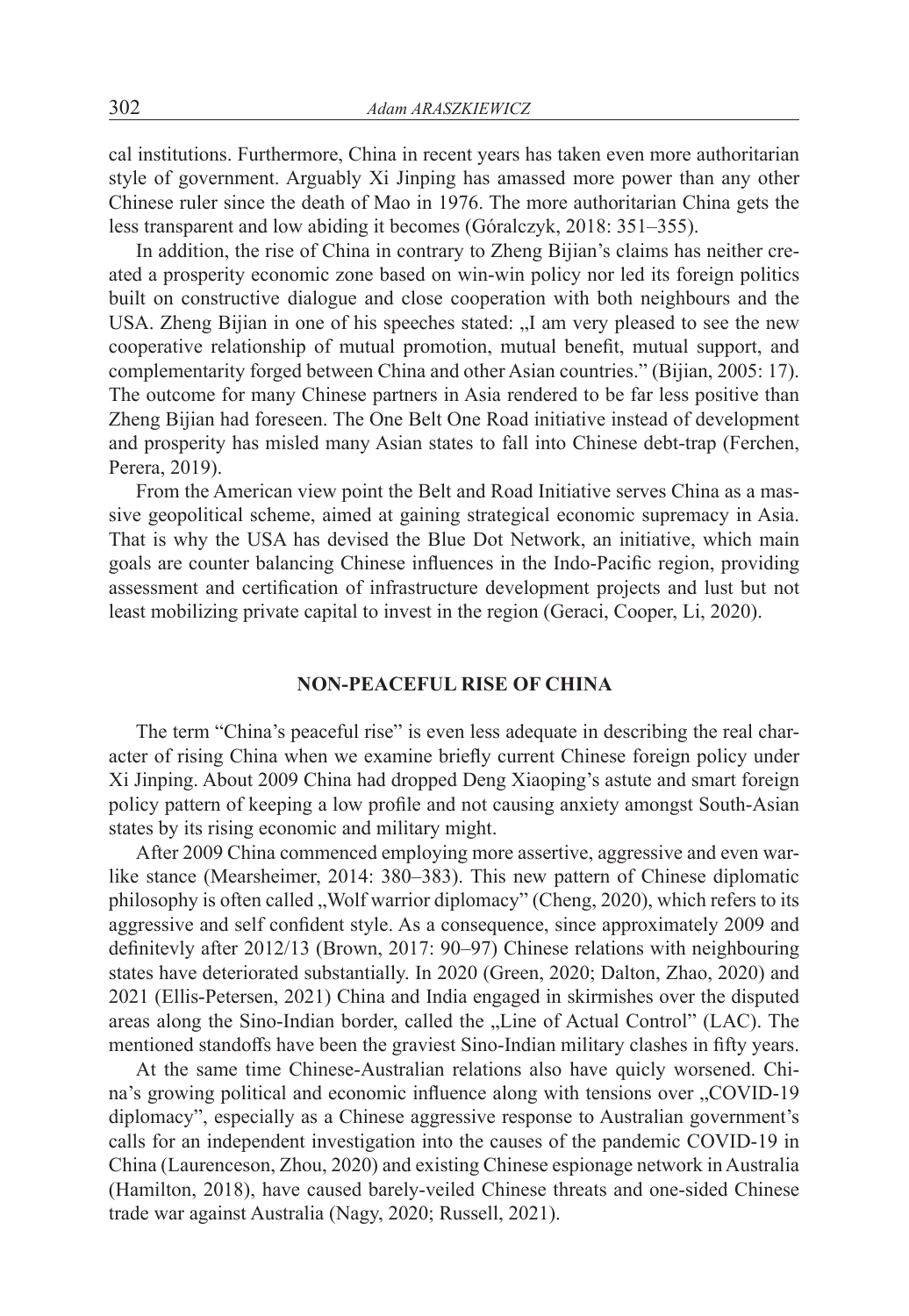Moreover, under Xi Jinping China's increasingly assertive foreign policy has caused territorial disputes with almost all of its neighbours. China claims sovereignty over Taiwan, perceiving it as a breakaway province that will be reunited with the PRC, *manu militari* if need be. The present Taiwanese government, however, sees itself a sovereign state and has no intention of becoming a reunited Chinese province.

Furthermore, China has long-lasting territorial disputes with Brunei, Malaysia, the Philippines, Taiwan and Vietnam over the Spratly Islands, the archipelago in the South China Sea, and with Vietnam over the Paracel Islands, the archipelago, which is also located in the South China Sea (Mearsheimer, 2014: 375).

Another disputed territory in the region is Scarborough Shoal, which is a chain of reefs and rocks in the South China Sea. The sovereignty over Scarborough Shoal is claimed by China, Taiwan and the Philippines (Dossani, Harold, 2016; Rosen, 2014). In addition, in the East China Sea, China has another disputed territory – the Senkaku Islands (Japanese term), or Diaoyu Islands (Chinese term), over which China, Taiwan and Japan claim sovereignty (Lohmeyer, 2008; Sato: 2019).

In addition, China has deteriorated its relation with its neighbours by militarization of the disputed chains of islands. The military build up consists in substantial enlargement of Chinese Navy (PLAN), Chinese Air Force (PLAAF), Chinese Coast Guard (CCG) and its Marine Corps (PLANMC). To make matters worse, China conducts naval and air force exercises and sovereignty patrols of the disputed area, carries on runway extension work, the deployment of a diverse array of anti-access/area denial (A2AD) capabilities and deepens its port facilities.

Furthermore, China has recently fortified multiple forward operating bases with anti-ship cruise missiles (ASCMs) and surface-to-air missiles (SAMs) along with underground storage facilities, aircraft hangars, radars, and sensor arrays and upgraded or newly built military facilities (Grossman, 2020: 183–187).

In recent years the growing Chinese military presence in South-East Asia, inhenced by the "security dilemma," has created a sense of insecurity and fear amongs the USA and Chinese neighbours. The historical record plainly showed the way the USA routinly reacted upon any bids for hegemony. Whenever a peer cpmpetitor appeared the USA formed a mighty balancing coalition in order to contain and roll back the revisionist rising power (Mearsheimer, 2014: 383–384). In 2017 as a response to Chinese bellicose and aggressive behaviour in the South-Asia region, the USA decided to revise and transform the already existing forum "Quadrilateral Security Dialogue (Quad)"5 into a new updated "Quad 2.0". This could be a first step into building a US-led balancing coalition against China or even changing the existing arrangement into a new alignment aiming at initiating a "rules-based" order in the Indo-Pacific (Smith, 2020) and eventually establishing an "Asian NATO" (Park, 2020).

In 2020 "Quad 2.0" meeting was not only joined by the representatives of the USA, India, Australia, and Japan but also by the representation of three additional regional powers: New Zealand, South Korea and Vietnam (Rajagopalan, 2020: 3).

It is important to mention, that the already stated recent anti-Chinese turn is visible not only among policy makers but also among the societies of the Ind-Pacific region.

 $5$ , Quad 1.0" was initiated in 2007 by Japanese Prime Minister Shinzo Abe and consisted of 4 members, Japan, the USA, India and Australia (Envall, 2019: 1,5).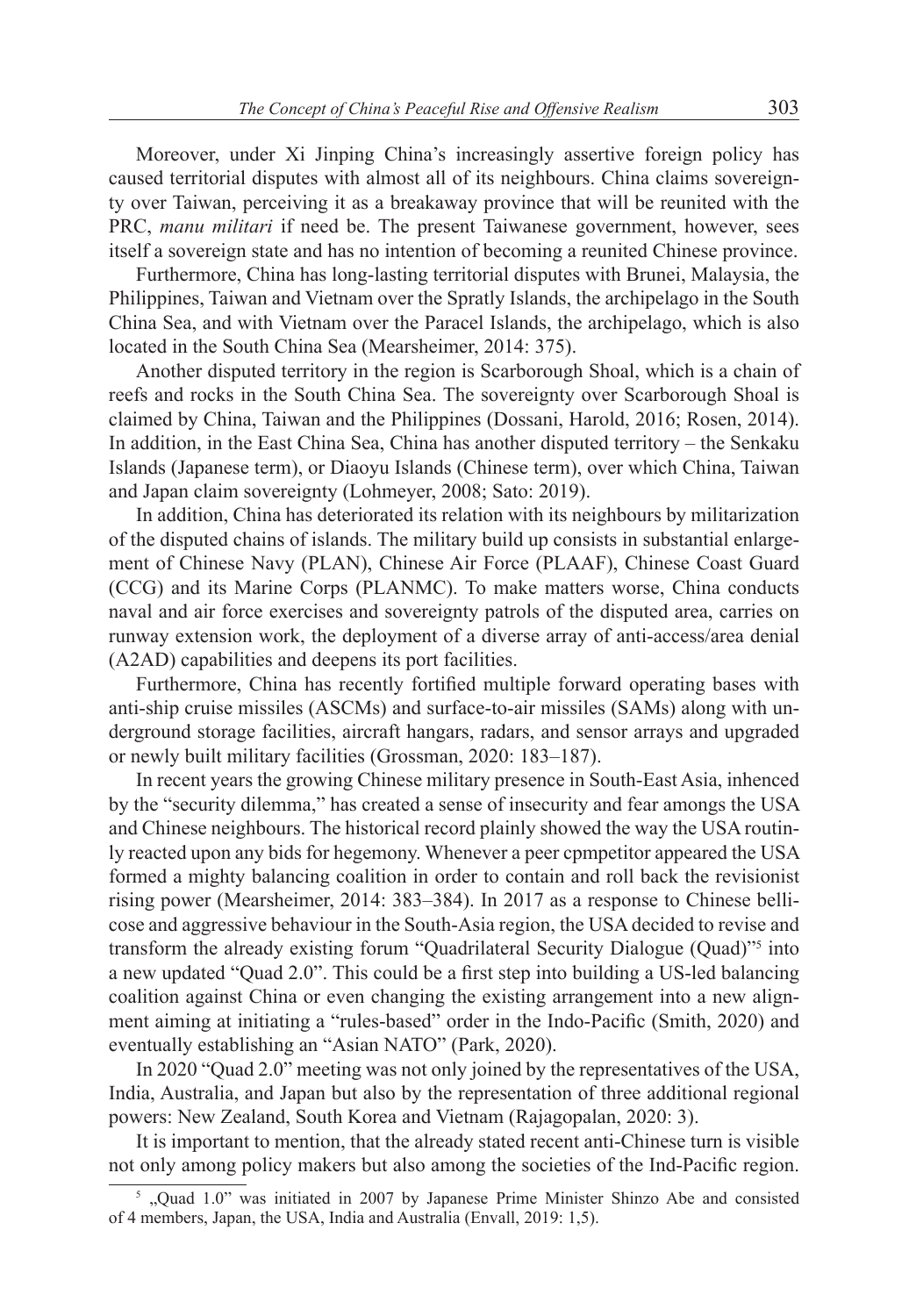It is caused partly by China's aggressive foreign policy and partly by rude and nationalistic activity of Chinese trolls and chauvinistic comments on social media. These resulted in formation of anti-Chinese and pro-democratic movements. One of such anti-Beijing online movements is the Milk Tea Alliance. In South-East Asia milk tea is perceived as an anti-China symbol because in many states in the region, in contrast to China, tea is traditionally consumed with milk (Mclaughlin, 2020).

# **THE ECONOMIC INTERDEPENDENCE THEORY AND "CHINA'S ANTIMILIOTARISM THEORY"**

Given the dynamics of the rising Chinese threat in the Indo-Pacific region it is surprising that the sheer concept of "China's peaceful rise" is still strongly advocated by so many opinion-forming scholars. A number of acclaimed academicians, such as Henry Kissinger (Kissinger, 2011: 508–513), Kishore Mahbubani (Mahbubani, 2020: 85–89), Joseph Nye Jr (Nye, 2010: 146–149), Robert B. Zoellick (Zoellick, 2005), just to name a few, regardless of the already presented facts, still claim that China rises peacefully and poses no major threat to the world order.

In this subsection I am going to analyze two arguments that are routinely used to support the "China's peaceful rise" theory. The first one states that the Chinese civilization and as a result Chinese history and legacy are almost by definition peaceful and marked by Confucius based "the powerful antimilitary DNA of Chinese civilization" (Mahbubani, 2020: 83). I have called his particular approach "China's antimilitarism theory". The second frequently used argument is predicated upon the economic interdependence theory.

One of the strongest supporters of the theory of "China's peaceful rise" are Henry Kissinger and Kishore Mahbubani. Both of them routinely use "China's antimilitarism theory" in order to support their lines of argument. The former, strongly believes in "China's peaceful rise theory to that extend that whenever in the last chapter of his work (chapter 18), he touches upon the question of Chinese rise, he always adds the adjective "peaceful" or the adverb "peacefully" only the term "rise" is sometimes replaced by a less worrying term "development" (Kissinger, 2010*:* 508–513).

The latter, while trying to answer the question: "Is China expansionist?", writes about "*the powerful antimilitary DNA of Chinese civilization*". The roots of this "*antimilitary Chinese DNA*" Mahbubani derives from Confucius (Mahbubani, 2020: 85–86). This term is hardly applicable to Chinese civilization at the most basic level. Just between 1100 BC and 1911 CE China waged 3790 wars, which gives as 1.26 wars a year (Mosher, 2007: 55). These statistics appear to offer strong confirmation of aggressive nature of Chinese civilization. However, Kishore Mahbubani tries to reject these claims, arguing that if Chinese civilization was "inherently militaristic," as for many centuries the most powerful state in Eurasia, China would have conquered overseas territories in the region, such as Australia.<sup>6</sup> Since China failed to do so, Kishore Mahbubani states that the concept of the *"inherently militaristic"* Chinese civilization is

<sup>6</sup> Kishore Mahbubani seems to forget about Chinese attempts to conquer Japan in the13th CE (Turnbull, 2010).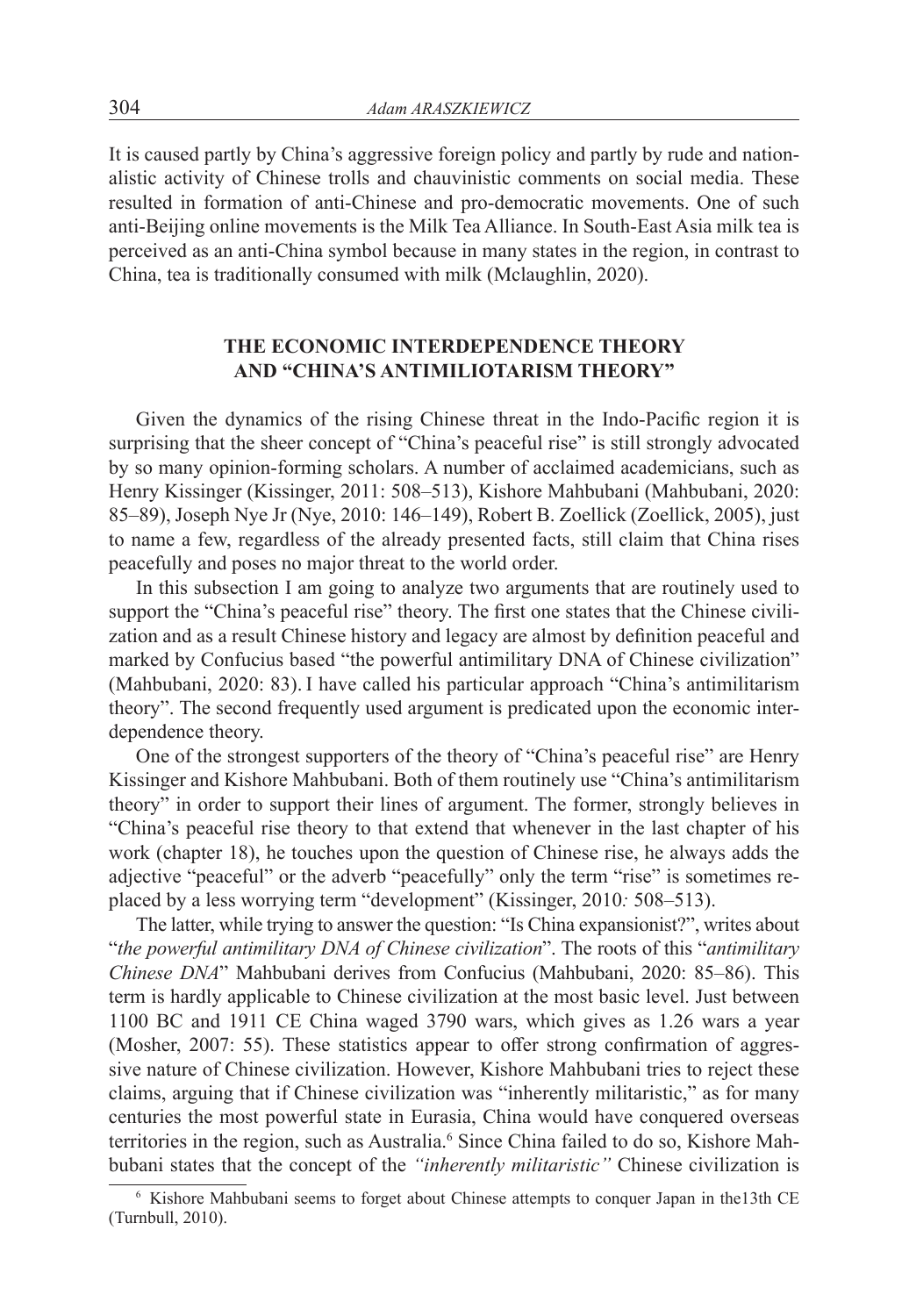erroneous. Moreover, Kishore Mahbubani uses an *"inherently militaristic"* quantifier to facilitate his argumentation: it is far easier to claim that a state is not "inherently militaristic" than just "militaristic."

There is one major flaw in Kishore Mahbubani's argumentation. It lies in its self-evident simplification of reality and overlooking geographical differences. Kishore Mahbubani appears to forget that often times in history, even *"inherently militaristic"* empires (let alone "just" militaristic ones) made decisions against annexation of foreign territories.<sup>7</sup> The sheer fact of being the strongest power in the region and yet not conquering overseas lands in the neighborhood, does not mean a power is pacifistic by nature. That is why one could use Mahbubani's argument and say that the USA in the 19th century wasn't an *"inherently militaristic"* power because despite being the strongest state in the Western Hemisphere, it did not seize e.g., the Caribbean. The USA did not conquer the Caribbean in the mid-19<sup>th</sup> century because of domestic affairs, mostly because of the slavery issue which resulted in the congressional stalemate over going south. The frictions between North and South *inter alia* over this matter was finally solved during the American Civil War (1861–65) (Mearsheimer, 2014: 238–247). Since the USA did not conquer the Caribbean region even though it could have, one could not jump to a conclusion that the USA in the 19th or 20th centuries was characterized by to use again Mahbubani's words (in which he depicts China) *"The relatively peaceful streak" (*Mahbubani, 2020: 85).

Hence only because China did not conquer Australia in the past while often being *"the single strongest civilization in the Eurasian landmass"* it doesn't render China a non-militaristic or non-expansionist power (Mahbubani, 2020: 82).

Moreover, Kishore Mahbubani also compares Chinese reluctance to conquer overseas territories with ruthless European colonial powers, such as Portugal, Spain and Great Britain (Mahbubani, 2020: 83–84). By doing so, Kishore Mahbubani seems to overlook geopolitical differences between China and three abovementioned European colonial powers. Portugal, Spain and Great Britain to expand abroad, had to go overseas. Portugal and Spain due to the peninsular geography, the communication boundary of the Pyrenees and a powerful French neighbourhood on the other side of the mountains and Great Britain due to its insular location.

Whereas China, situated in the Eurasian landmass, had more than enough room for manoeuvre and land military expansion. Furthermore, amphibious military operations are always categorized by a very high degree of risk (e.g., tides, weather, let alone overstretching of supply lines).

In sum, power projection over a large body of water is substantially more complicated than land warfare. Therefore, having a choice between land and naval warfare, Chinese leaders and commanders astutely tended to choose the former. 8

<sup>7</sup> Like the Roman Empire after The Marcomannic Wars did not annex new territories in Central Europe due to its pacifistic *modus operandi* in international relations but because of domestic issues (Erdrich, Komoróczy, Madejski, Vlach, 2020).

<sup>&</sup>lt;sup>8</sup> See planned invasions of Britain by Napoleon and Hitler and the complexity of Operation Overlord and D-Day in June 1944; for more general view, see Ishizu, 2014: 137–159; for the planned French invasion of Britain, see Philip, 2005; for the planned German operation *Seelöwe (See Lion)* (Forczyk, 2016).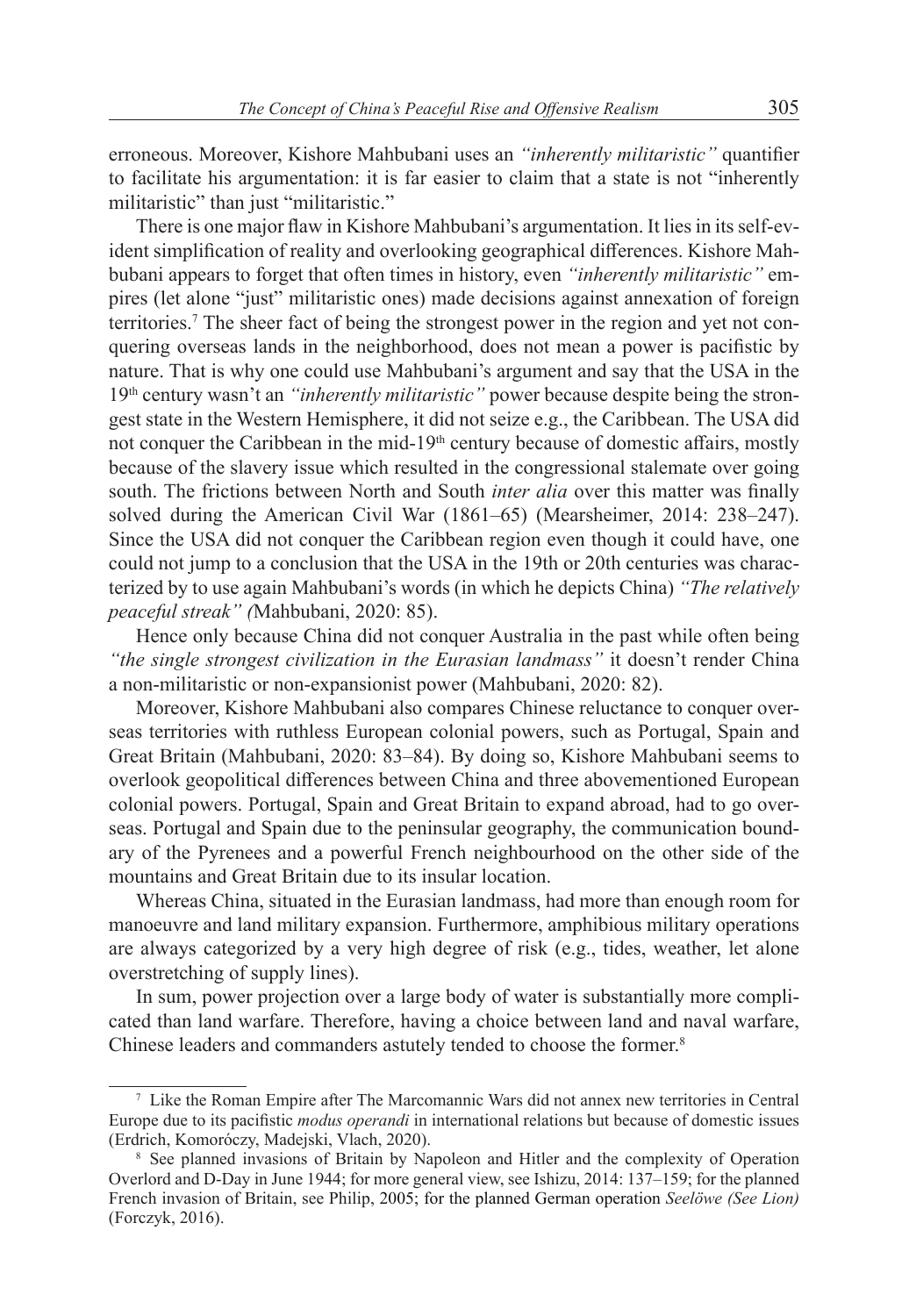In addition, Kishore Mahbubani in his defense of China's non-violent legacy, states that if there was any Chinese expansion done *manu militari*, most of it took place while China was ruled by foreign dynasties. Therefore, the burden for military expansionism ought to be born by China's foreign rulers not China as a state itself (Mahbubani, 2020: 84). Following the same line of reasoning, one could say that the lion's share of Spanish and British colonial gains took place when both Spain and England were ruled by foreign dynasties<sup>9</sup> and *ipso facto* these states were non-militaristic but just fell under foreign dynasties' negative influences. Since we do not try to negate Spanish nor British militaristic stance in the modern age, we should not do this either to defend China and support the flawed and ahistorical "China's antimilitarism theory." In sum, under Closer scrutiny of Kishore Mahbubani's vision of Chinese civilization (Mahbubani, 2020: 79–104), it appears that the Han Chinese have somehow accidentally built their empire mostly by a mixture of Confucius based antimilitarism or foreign rulers (Mahbubani, 2020: 85–86), but not but a planned and steady ruthless conquest of neigbouring lands.

Although Kishore Mahbubani admits that the Chinese have fought many wars, at the same time he adds that most of them were within China. The problem with this line of reasoning is that it fails to recognize Chinese continuous territorial expansion to the North, West and South. So, from the perspective of present borders, most wars fought by China let say 2000 years ago, under Han dynasty, indeed happened within present-day Chinese territory, whereas Chinese state 2000 years ago was much smaller (Wu, Hein, Zhang, Jin, Wei, Huang, Yin, 2019: 6753).

The sad fact about empires in history is that they have always been built not upon *"powerful antimilitary DNA"*, but ruthless wars, persistent and purposeful expansion and mercyless politics based on *divide et impera* strategy. China is no exception in that regard.

Let us now consider the second major argument that frequently supports the China's peaceful rise theory namely, the economic interdependence theory. It claims that the Chinese and US economies are so closely intertwined that any major disturbance would cause tremendous loss and mutual impoverishment. Hence nobody in their right mind would decide to cause that disturbance and kill the goose that lays the golden egg.

Unfortunately this argument has one major flaw, namely it has been used in the past and turned out to be completely wrong. The very same argument was used by Norman Angell before the WWI, in his work *The Great Illusion* (Angell, 1913: V–VIII, 144–155) where he claimed that waging war, especially caused by nationalism, in the age of close economic ties between European states, was obsolete and futile. Moreover, he argued that a general European war was very unlikely to start, and if it did, it would not last long. A modern war according to Angell was simply too costly and nationalism an obsolete notion. He was proved wrong.

An additional historical example that showed the shortcomings of economic interdependence theory is the Iraqi invasion of Kuwait in 1990. Saddam Hussein attacked Kuwait regardless of close economic ties with its oil-rich neighbour (Nonneman, 1996: 181–183). The same can be said about almost every single civil war in history

<sup>&</sup>lt;sup>9</sup> Spain was ruled by the Habsburg dynasty over the  $16<sup>th</sup>$  and  $17<sup>th</sup>$  centuries whereas England and subsequently the United Kingdom was ruled by the Dutch and German dynasties since the  $17<sup>th</sup>$  century onwards (Elliot, 2006).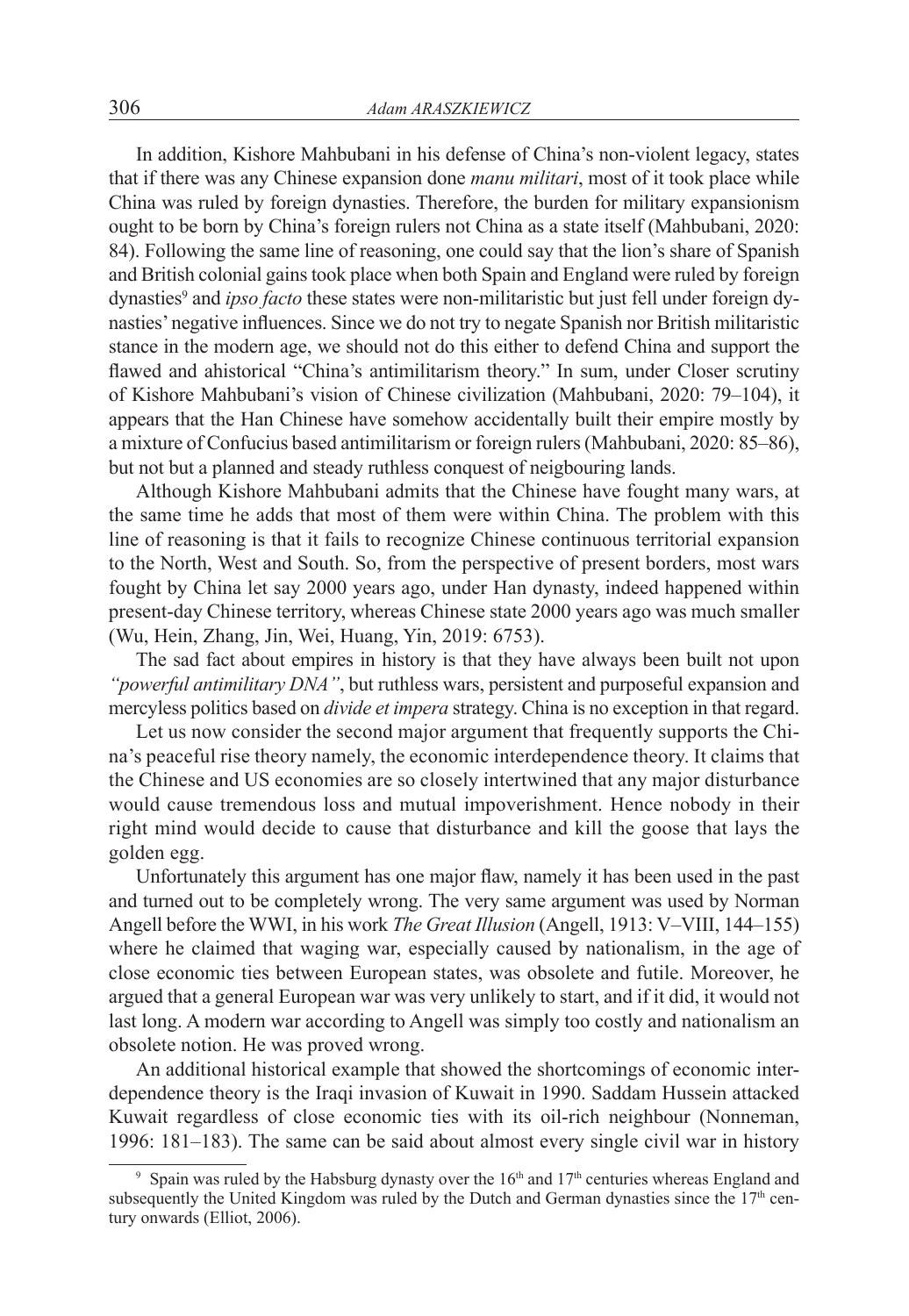where sizeable economic interdependence between the belligerents was self-evident (Mearsheimer, 2014: 408–409).

\*\*\*

Needless to say, one state cannot know other state's present intentions let alone the future ones. That is why to gauge the likelihood of hostile intentions of other states in the modern and future USA-China relations we need a theory. Only a proper theory can help us predict the future US-China relations and verify whether China can rise peacefully in the future. In my opinion offensive realism is the first- class tool to analize great power politics and US-China relations are its textbook example.

There are two main factors that play a tremendous role in any threat intelligence in IR while states try to assess whether another state constitutes a threat. Namely, the capabilities and intentions of one's adversary (Mearsheimer, 2014: 31, 363). One of the key assumptions of offensive realism says that a state can never be certain of the intentions of other states. The intentions whether they are malign or benign stay hidden under the smoke screen of diplomacy political duplicity and ruse. That is why the real intentions of the other side are extremely difficult to measure and assess.

Since the aforementioned difficulties with assessment of the adversary's intentions (even present day ones let alone the future ones, in 10–20 years down the road) the intelligence officers have to focus on the assessment of the capabilities, which are far more tangible and easier to follow. But what happens when it turns out that the offensive capabilities of the potential adversary grow? Even though its today's intentions are ostensibly benign and peaceful, are they going to remain the same in the foreseeable future? What if not? Can a power like China or the USA base their national strategy on the assumption that their main adversary has no malign intentions and will not have ones in the years to come?

The offensive realist theory states that survival is the highest goal of every state (Mearsheimer, 2014: 46). If you do not survive you cannot pursuit any other goals. That is why a state that fears another state, starts growing up its military capabilities to match the capabilities of the latter and if it surpasses other competitors, it becomes a regional power and continues to grow because one can never be too powerful nor sure of the exact power of the adversaries. Even if a state is already by far the most powerful state in the region, it continues its military rise and tries to be stronger and stronger and achieve regional hegemony, because this is the best and the most certain way to survive and to became a fearless behemoth in the international system.

China, with its difficult history, having survived the "century of humiliation" due to its weakness between 1839–1949 (Wested, 2020: 32–33), surrounded by powers such as India, Japan, Russia and US naval bases in China's backyard, would be irrational not to pursuit hegemony in South-East Asia.

Hence seeking regional hegemony is tantamount to maximizing Chinese security. But on the other hand this course of action almost inevitably leads to a confrontation with the USA.

In conclusion, the previous pattern of US bid for regional hegemony alongside with the current increasingly aggressive Chinese foreign politics suggest the future perspective of the American intense security competition with China.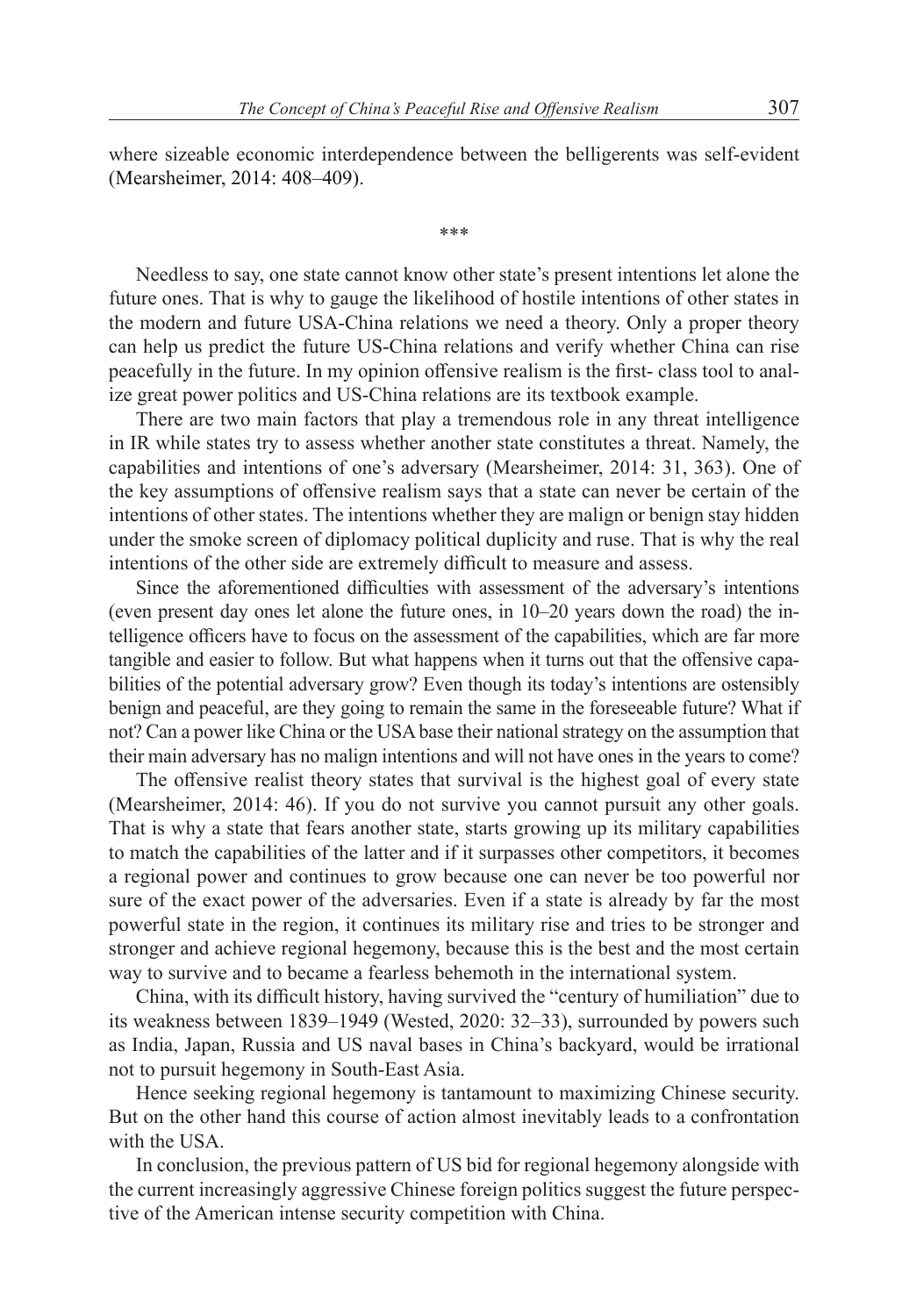It happened so in accordance with one of the main offensive realist concepts, namely, that in IR security almost always trumps prosperity. The rise of a great power nearly inevitably causes fear amongst its neighbours and other powers. The states fear for their safety and subsequently form a balancing coalition with the strongest *status quo* power in charge. This reaction defensive at its core raises the alarm in the revisionist rising power. The threat of encirclement makes it allocate even more funds into military spending regardless of trading ties with neighbouring states that now pose a menacing threat. Security almost always trumps prosperity.

As discussed above, the theory of China's peaceful rise is contradicted not only by the offensive realist theory, but also by practice, namely by the aggressive manner of Chinese foreign politics.

#### **REFERENCES**

- Allison G. (2018), *Destined for War, Can America and China Escape Thucydides's Trap*, Scribe, Melbourne–London.
- Angell N. (1913), *The Great Illusion: A Study of the Relation of Military Power in Nations to Their Economic and Social Advantage*, 3rd edition, G.P. Putnam's Sons, New York–London, https://www.gutenberg.org/files/38535/38535-h/38535-h.htm (01.03.2021).
- Bijian Z. (2005), *China's peaceful rise, Speeches of Zheng Bijian 1997–2005*, Brookings Institution Press, Washington, https://www.brookings.edu/wp-content/uploads/2012/04/20050616bijian lunch.pdf (10.01.2021).
- Brown K. (2017), *CEO, China, The Rise of Xi Jinping*, I.B. Tauris, London–New York.
- Callahan B. (2015), *John Mearsheimer and Joseph S. Nye Jr. on the rise of China and America's engagement policy*, The Diplomat, https://thediplomat.com/2015/07/mearsheimer-vs-nyeon-the-rise-of-china/ (22.02.2021).
- Cheng D. (2020), *Challenging China's "Wolf Warrior" Diplomats, Backgrounder No. 3504*, Asian Studies Center, https://www.heritage.org/sites/default/files/2020-07/BG3504.pdf (09.02.2021).
- Cheng E. (2020), *Fitch upgrades its China growth forecast for 2021*, CNBC, https://www.cnbc. com/2020/12/10/fitch-upgrades-its-china-growth-forecast-for-2021.html (14.01.2021).
- CNBC, https://www.cnbc.com/2020/12/10/fitch-upgrades-its-china-growth-forecast-for-2021.html (14.01.2021).
- *China: labor productivity per hour 2018*, Statista, https://www.statista.com/statistics/878164/chinalabor-productivity-per-hour/ (29.12.2020).
- *China Population* (2021), Worldometer, https://www.worldometers.info/world-population/chinapopulation/ (07.01.2021).
- Cooley A., Nexon D. (2020), *Exit from Hegemony: The Unraveling of the American Global Order*, Oxford University Press, Oxford.
- *Countries with the highest military spending worldwide in 2020*, https://www.statista.com/statistics/262742/countries-with-the-highest-military-spending/ 20.03.2021.
- Dalton T., Zhao T. (2020), *At a crossroads? China-India Nuclear Relations After the Border Clash*, Carnegie Endowment For International Peace, https://carnegieendowment.org/2020/08/19/ at-crossroads-china-india-nuclear-relations-after-border-clash-pub-82489 (09.02.2021).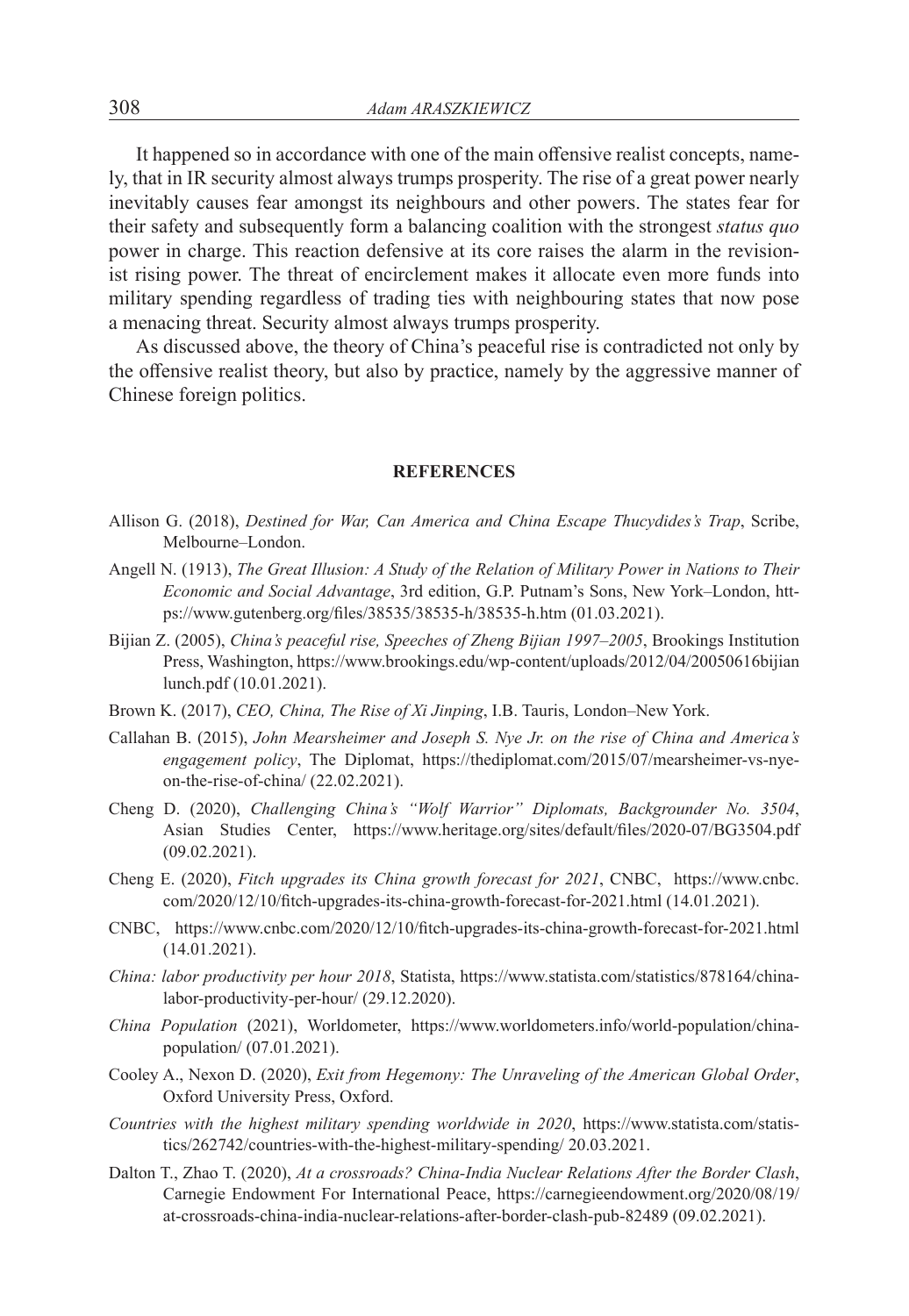- Davies N. (2005), *God's Playground: A History of Poland, Revised Edition, Volume 1: The Origins to 1795*, Colambia University Press, New York, https://vk.com/doc278943367\_496930103? hash=fe75315e7ec8a6e81b (10.02.2021).
- Dossani R., Harold S. W. (2016), *Maritime Issues in the East and South China Seas. Summary of a Conference Held January 12–13, 2016*, https://www.rand.org/content/dam/rand/pubs/ conf\_proceedings/CF300/CF358/RAND\_CF358.pdf (16.02.2021).
- Elliot J. H. (2006), *Empires of the Atlantic world: Britain and Spain in America, 1492–1830*, Yale University Press, New Haven, https://archive.org/details/empiresofatlanti00john/mode/2up, (01.03.2021).
- Ellis-Petersen H. (2021), *Indian troops brawl with Chinese counterparts on border*, "The Guardian", https://www.theguardian.com/world/2021/jan/25/india-soldiers-brawled-with-chinesecounterparts-on-border (09.02.2021).
- Envall H. D. P. (2019), *The quadrilateral security dialogue: Towards an Indo-Pacific Order? Policy Report*, https://www.researchgate.net/publication/335880138\_The\_Quadrilateral\_Security\_ Dialogue Towards an Indo-Pacific order Policy Report S Rajaratnam School of International Studies (16.02.2021)
- Erdrich M., Komoróczy B., Madejski P., Vlach M. (2020), *Marcomannic Wars and Antonine Plague Selected essays on two disasters that shook the Roman World*, Lubelskie Materiały Archeologiczne, Brno–Lublin, t. XVII, https://www.academia.edu/44538517/M\_ Erdrich\_B\_Komor%C3%B3czy\_P\_Madejski\_M\_Vlach\_eds\_Marcomannic\_Wars\_and Antonine\_Plague\_Selected\_essays\_on\_two\_disasters\_that\_shook\_the\_Roman\_World\_ Die Markomannenkriege und die Antoninische Pest Ausgew%C3%A4hlte Essays zu zwei Desastern die das R%C3%B6mische Reich ersch%C3%BCtterten (01.03.2021).
- Ferchen M., Perera A. (2019), *Belt and Road Initiative. Why Unsustainable Chinese Infrastructure Deals Are a Two-Way Street*, Carnegie – Tshingua Center for Global Policy, https://carnegieendowment.org/files/7-15-19 Ferchen Debt Trap.pdf (09.02.2021).
- Forczyk R. (2016), *We March Against England: Operation See Lion, 1940–41*, Osprey, Oxford, https://www.amazon.com/We-March-Against-England-Operation/dp/1472829832/ref= pd\_sbs\_2?pd\_rd\_w=QeDIG&pf\_rd\_p=5e0f7f8d-f321-4a3e-bdac-3142fcd848d7&pf\_ rd\_r=Y5R87GYZRMPG4DB0XPE6&pd\_rd\_r=7bc33191-e488-4b52-9f13- 2f0fbab80d61&pd\_rd\_wg=wzphD&pd\_rd\_i=1472829832&psc=1 (05.03.2021).
- Fukuyama F. (2012), *The Origins of Political Order: from prehuman times to the French revolution*, Profile Books, London.
- Geraci M., Cooper A., Li M. (2020*), Blue Dots and Red Roads, Frictions and the Potential for Limited Cooperation Between Chinese and U.S. International Development Models*, Institute for China-America Studies, Washington, https://chinaus-icas.org/staging/6779/wp-content/ uploads/2020/07/Blue-Dots-and-Red-Roads.pdf (09.02.2021).
- Green W. (2020), *Conflict on the Sino-Indian Border: Background for Congress, U.S.-China Economic and Security Review Commission*, https://www.uscc.gov/sites/default/files/2020-07/ Conflict on Sino-Indian Border.pdf (09.02.2021).
- Grossman D. (2020), *Military Build-up in The South China Sea, The South China Sea: From a Regional Maritime Dispute to Geo-Strategic Competition*, Routledge, RAND, London (19.02.2021).
- Góralczyk B. (2018), *Wielki renesans. Chińska transformacja i jej konsekwencje*, Dialog, Warsaw.
- Hamilton C. (2018), *Silent Invasion: China's Influence in Australia*, Hardie Grant, Melbourne.
- Ishizu T. (2014), *Amphibious Warfare: Theory and Practice*, 2014 International Forum on War History, http://www.nids.mod.go.jp/english/event/forum/pdf/2014/11.pdf (05.03.2021).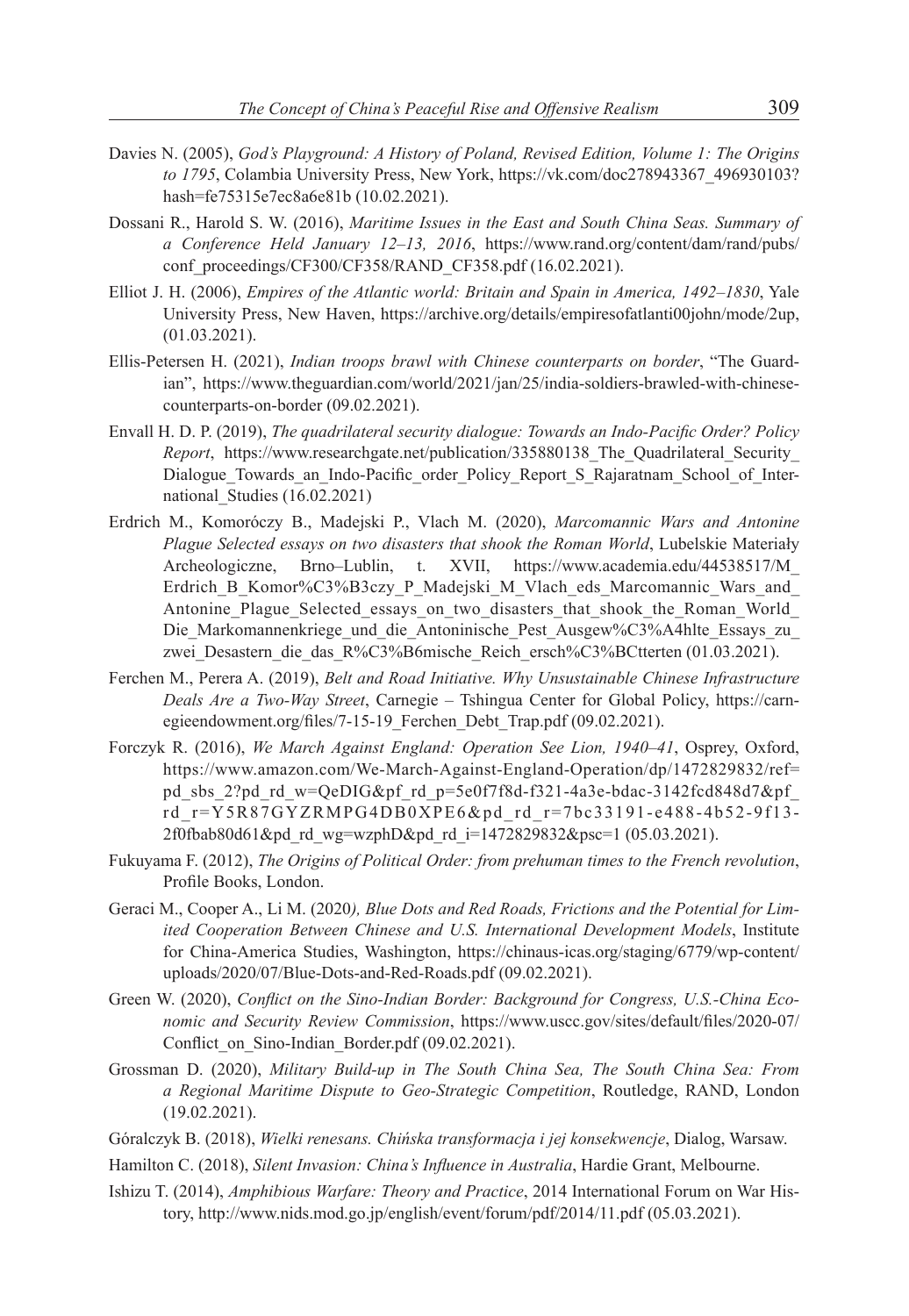- Kant I*.* (1795), *Perpetual Peace*, https://www.researchgate.net/publication/303838832\_Immanuel\_ Kant's Perpetual Peace The New World Order of Critical Philosophy (05.01.2021).
- Kissinger H. (2011), *On China*, The Penguin Press, New York.
- Krauthammer Ch. (1990–1991), *The Unipolar Moment*, "Foreign Affairs", Vol. 70, No. 1, America and the World 1990/91 (1990/1991), pp. 23–33, http://users.metu.edu.tr/utuba/Krauthammer. pdf (28.12.2020).
- Laurenceson J., Zhou M. (2020), *COVID-19 and the Australia-China relationship's zombie economic idea*, Australia-China Relations Institute, Sydney, https://www.australiachinarelations. org/sites/default/files/20200507%20Australia-China%20Relations%20Institute%20report\_ COVID-19%20and%20the%20Australia-China%20relationship%E2%80%99s%20zombie%20economic%20idea\_James%20Laurenceson%20Michael%20Zhou.pdf (16.02.2021).
- Lohmeyer M. (2008), *The Diaoyu / Senkaku Islands Dispute Questions of Sovereignty and Suggestions for Resolving the Dispute*, University of Canterbury, Christchurch, https://ir.canterbury. ac.nz/bitstream/handle/10092/4085/thesis\_fulltext.pdf;jsessionid=AE09BF0FF056D289412 D94F9FDD81C82?sequence=1 (16.02.2021).
- Mahbubani K. (2020), *Has China won? The Chinese Challenge to American Primacy*, PublicAffairs, New York.
- Mattingly D. C., Sundquist J. (2021), *Public Diplomacy and Its Limits*, https://static1.squarespace. com/static/51cdc7e5e4b0d7474642bcb0/t/600f8d8ffb5216ec2f0f69e/1611632020110/China Public Diplomacy v3.pdf (09.02.2021).
- Mclaughlin T. (2020), *How Milk Tea Became an Anti-China Symbol*, The Atlantic, https://www.theatlantic.com/international/archive/2020/10/milk-tea-alliance-anti-china/616658/ (28.02.2021).
- Mearsheimer J. J. (2010), *The gathering storm*, "The Chinese Journal of International Politics", Vol. 3, https://pdfs.semanticscholar.org/8cbe/90897f22a9ff2b4cfafb3e4900cfc089a3ad. pdf?\_ga=2.188185952.911081758.1611195610-574350635.1598697473 (07.01.2021).
- Mearsheimer J. J. (2014), *The Tragedy of Great Power Politics*, W.W. Norton & Company, New York.
- Mearsheimer J. J. (2018), *The great delusion. Liberal dreams and international realities*, CT: Yale University Press, New Haven.
- Nagy S. R. (2020), *Mitigating China's economic coercion*, "The Japan Times", https://www.japantimes.co.jp/opinion/2020/05/21/commentary/mitigating-chinas-economic-coercion/ (16.02.2021).
- Miyake K. (2017), *China as a Middle East Power: The Pros and Cons of a More Assertive and Capable China in the Gulf and Beyond*, Chia's Bluewater Navy Series, https://www.jstor. org/stable/pdf/resrep06119.pdf?refreqid=excelsior%3A8f81f3d87a50e4c0fcd99b017ce71 2c7 (02.01.2021).
- Mosher S. W. (2007), *Hegemon. Droga Chin do dominacji*, Sprawy Polityczne, Warsaw.
- Nonneman G. (1996), *The (Geo)political economy of Iraqi‐Kuwaiti relations*, Geopolitics and International Boundaries, https://www.researchgate.net/publication/233197307 The Geopolitical\_economy\_of\_Iraqi-Kuwaiti\_relations (01.03.2021).
- Nye J. S. Jr (2010), *American and Chinese Power after the Financial Crisis*, "The Washington Quarterly", https://ciaotest.cc.columbia.edu/journals/twq/v33i4/f\_0020821\_17305.pdf (22.02.2021).
- Obstfeld M. (2009), *Time of Troubles: The Yen and Japan's Economy, 1985–2008*, University of California, Berkeley, https://eml.berkeley.edu/~obstfeld/paper\_march09.pdf (10.02.2021).
- Park J. (2020), *Why the US-led Quad alliance won't realise its 'Asian Nato' ambition against China*, "South China Morning Post", https://www.scmp.com/comment/opinion/article/3107469/ why-us-led-quad-alliance-wont-realise-its-asian-nato-ambition (16.02.2021).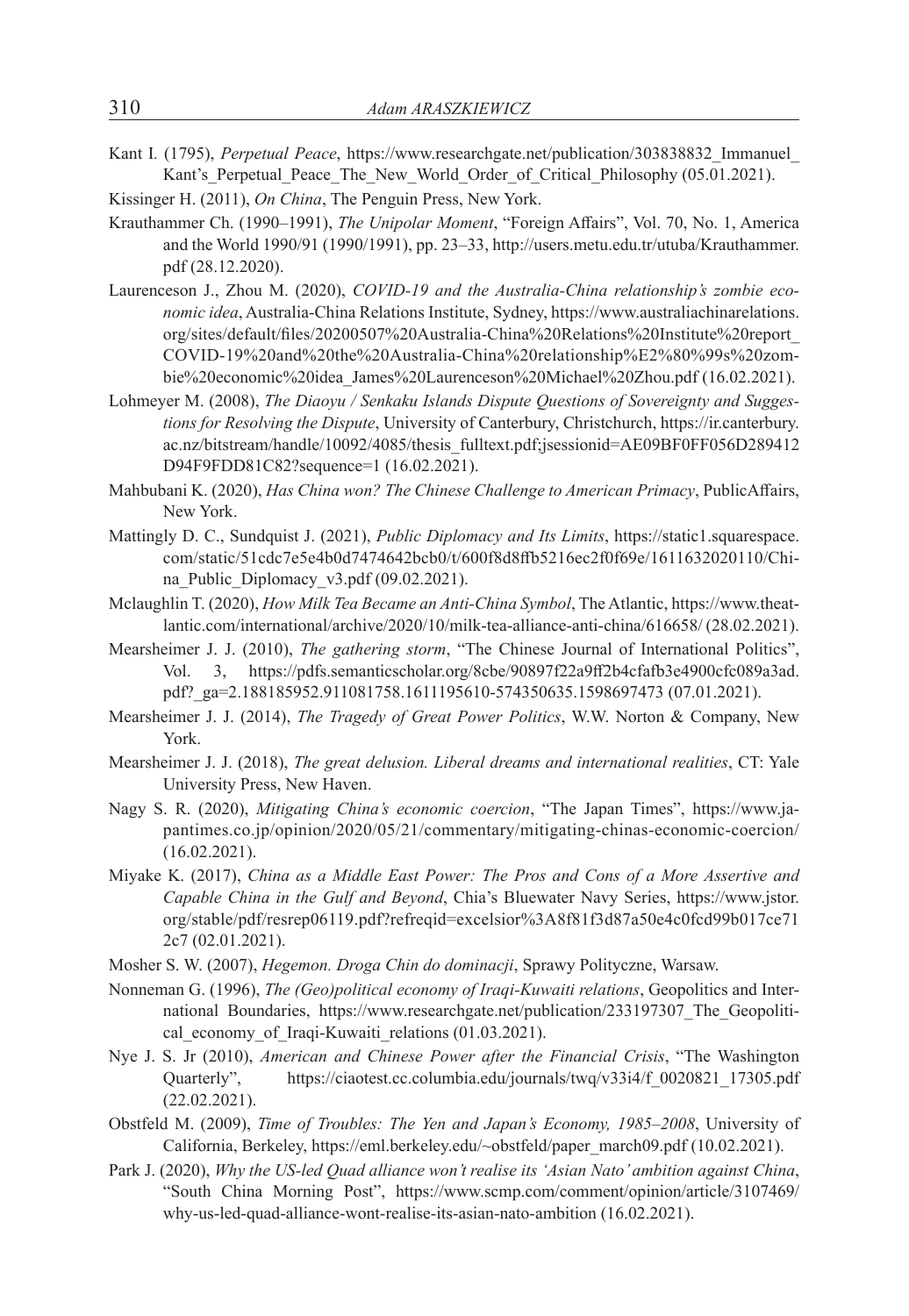- Philip M. (2005), *Napoleon and the Invasion of Britain*, Bodleian Library, University of Oxford, Oxford.
- *Projected GDP ranking*, https://statisticstimes.com/economy/projected-world-gdp-ranking.php, 20.03.2021.
- Rajagopalan R. P. (2020), *Towards a Quad-Plus Arrangement?*, US-Asia Centre, Perth, https:// perthusasia.edu.au/getattachment/Our-Work/Towards-a-Quad-Plus-Arrangement/PU-160- Quad-0421b-WEB.pdf.aspx?lang=en-AU (2.02.2021).
- Rosen M. E. (2014), *Philippine Claims in the South China Sea: A Legal Analysis*, A CNA Occasional Paper, https://www.cna.org/cna\_files/pdf/iop-2014-u-008435.pdf (16.02.2021).
- Russell C. (2021*), Column: China fails to learn from Trump backfire in trade war, is losing against Australia*, Reuters, https://www.reuters.com/article/us-column-russell-commodities-chinaaust-idUSKBN29W0HE (16.02.2021).
- Sato K. (2019), *The Senkaku Islands Dispute: Four Reasons of the Chinese Offensive – A Japanese View*, "Journal of Contemporary East Asia Studies", https://www.tandfonline.com/doi/full/ 10.1080/24761028.2019.1626567 (16.02.2021).
- Sediv´y M. (2013), *Metternich, the Great Powers and the Eastern Question*, University of West Bohemia, Pilsen, http://www.egyptandaustria.at/documents/Metternich,%20the%20Great%20 Powers%20and%20the%20Eastern%20Question.pdf (10.02.2021).
- Smith J. M. (2020), *The Quad 2.0: A Foundation for a Free and Open Indo-Pacific*, The Heritage Foundation, https://www.heritage.org/sites/default/files/2020-07/BG3481.pdf (19.02.2021).
- *South Korea: labor productivity 2019*, Statista, https://www.statista.com/statistics/642275/southkorea-labor-productivity/ (07.01.2021).
- Steinsson S. (2014), *John Mearsheimer's Theory of Offensive Realism and the Rise of China*, E-International relations, https://www.e-ir.info/pdf/47402 (24.12.2020).
- Suettinger R. L. (2004), *The Rise and Descent of "Peaceful Rise"*, https://www.hoover.org/sites/ default/files/uploads/documents/clm12\_rs.pdf (07.01.2021).
- Swaine M. D. (2013), *Chinese Views Regarding the Senkaku/Diaoyu Islands Dispute*, "China Leadership Monitor", No. 41, Hoover Institution, https://www.hoover.org/publications/chinaleadership-monitor/spring-2013 (16.02.2021).
- *The CIA World Factbook*, https://www.cia.gov/library/publications/the-world-factbook/ fields/208rank.html (29.12.2020).
- *The World Bank data*, https://data.worldbank.org/indicator/NY.GDP.MKTP.KD.ZG?locations=CN (12.01.2021).
- Turnbull S. (2010), *The Mongol Invasion of Japan 1273 and 1281*, Osprey Publishing, Oxford, http:// www.siamcostumes.com/cutters\_guides/pdf/the-mongol-invasions-of-Japan-1274-and-1281-campaign.pdf (01.03.2021).
- *United States Nonfarm Labour Productivity, 1950–2020 Data, 2021–2023*, Forecast https://tradingeconomics.com/united-states/productivity (29.12.2020).
- United States Population (2021) Worldometer, https://www.worldometers.info/world-population/ us-population/ (07.01.2021).
- Waltz K. (2010), *Theory of International Politics*, Waveland Press, Long Grove.
- Wested O. A. (2020), *Legacies of the Past In: China and the World*, Edited by David Shambaugh, Oxford University Press, Oxford.
- *World GDP*, http://statisticstimes.com/economy/projected-world-gdp-ranking.php (07.01.2021).
- *World Military Spending*, https://www.statista.com/statistics/262742/countries-with-the-highestmilitary-spending/ (24.12.2020).